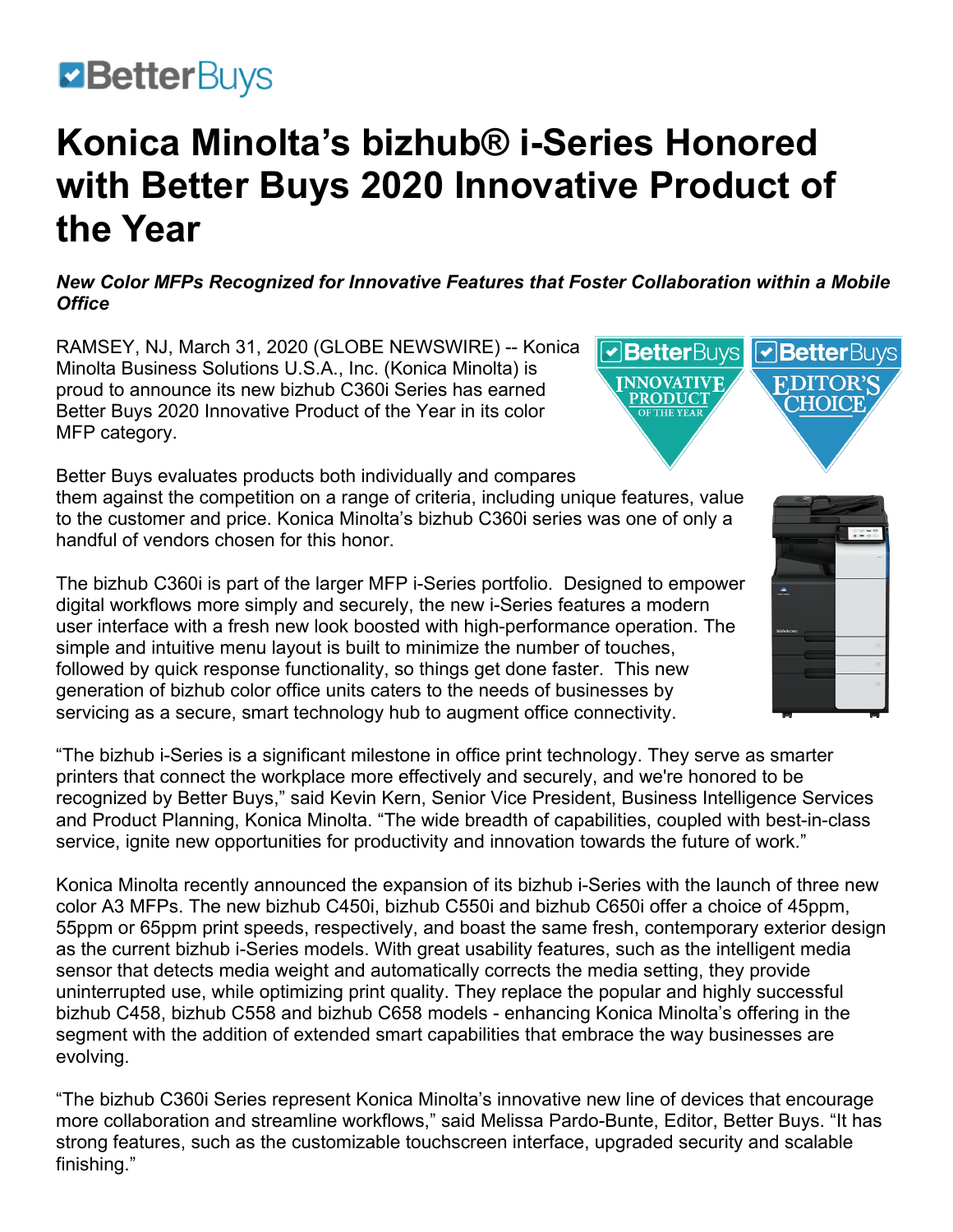#### **Konica Minolta bizhub C360i Series Review**

**Good:** 10.1" color customizable touchscreen, bizhub SECURE service, flexible paper handling.

**Bad:** Document feeders are only optional, however, Konica Minolta offers customers flexible types of ADF to choose from.

**Bottom Line:** New color MFPs with innovative features that foster collaboration within a mobile office.

#### **Product Overview**

Konica Minolta's new i-Series line of devices use Internet of Things (IoT) technology to streamline workflows and foster collaboration in a mobile workforce. The devices serve as a smart technology hub that combines all workflows into one place.

The i-Series boasts a 10.1″ customizable touchscreen panel with an interface that works like a mobile device. Users can customize the interface with apps from Konica Minolta Marketplace. The devices also integrate with [Workplace Hub,](https://workplacehub.konicaminolta.com/en_us/) an all-in-one IT solution.

The i-Series line also includes upgraded security features that are compliant with General Data Protection Regulation (GDPR) and other security standards. With the bizhub SECURE service, Konica Minolta tailors security settings and features to a company's unique needs, such as a Solid State Drive (SSD) encryption and locked passwords.

The bizhub C360i series are A3 (11″ x 17″) color MFPs. They consist of three devices that offer standard printing, copying, scanning and optional faxing. The flagship product, the C360i (\$15,907), prints and copies at up to 36 ppm in black and color. It has a first-copy-time of 6.1 seconds in color and a maximum monthly print volume of 175,000 pages. The other two models are the bizhub C250i (\$11,002) and bizhub C300i (\$11,980), which print and copy at up to 25 ppm and 30 ppm, respectively.

All three devices include a quad-core CPU processor, 8 GB of memory and 256 GB SSD. PostScript and PCL printing languages are supported. USB and Ethernet are standard, while wireless connectivity is optional. Mobile printing is supported via the Konica Minolta Mobile Print app as well as AirPrint, Mopria and Google Cloud Print.

Konica Minolta continues to bring innovative features that help the workplace collaborate better and improve productivity. The bizhub C360i Series brings robust features, such as fast engine speed, flexible paper-handling and a customizable touchscreen interface.

## **Features**

**Paper handling:** Paper handling starts with two 500-sheet paper trays and a 150-sheet bypass. There are additional paper options, such as a 500-sheet tray, a dual 500-sheet tray set (letter-size only), a 2,500-sheet large-capacity tray, and a 3,000-sheet large-capacity tray. The maximum paper capacity is 6,650 sheets.

There are two optional document feeders that both have 100-sheet capacity. One is a reversing document feeder and the other is a dual-scan document feeder (scans both sides of a page in a single pass). The dual-scan feeder scans up to 160 ipm. It also comes standard with a multi-feed